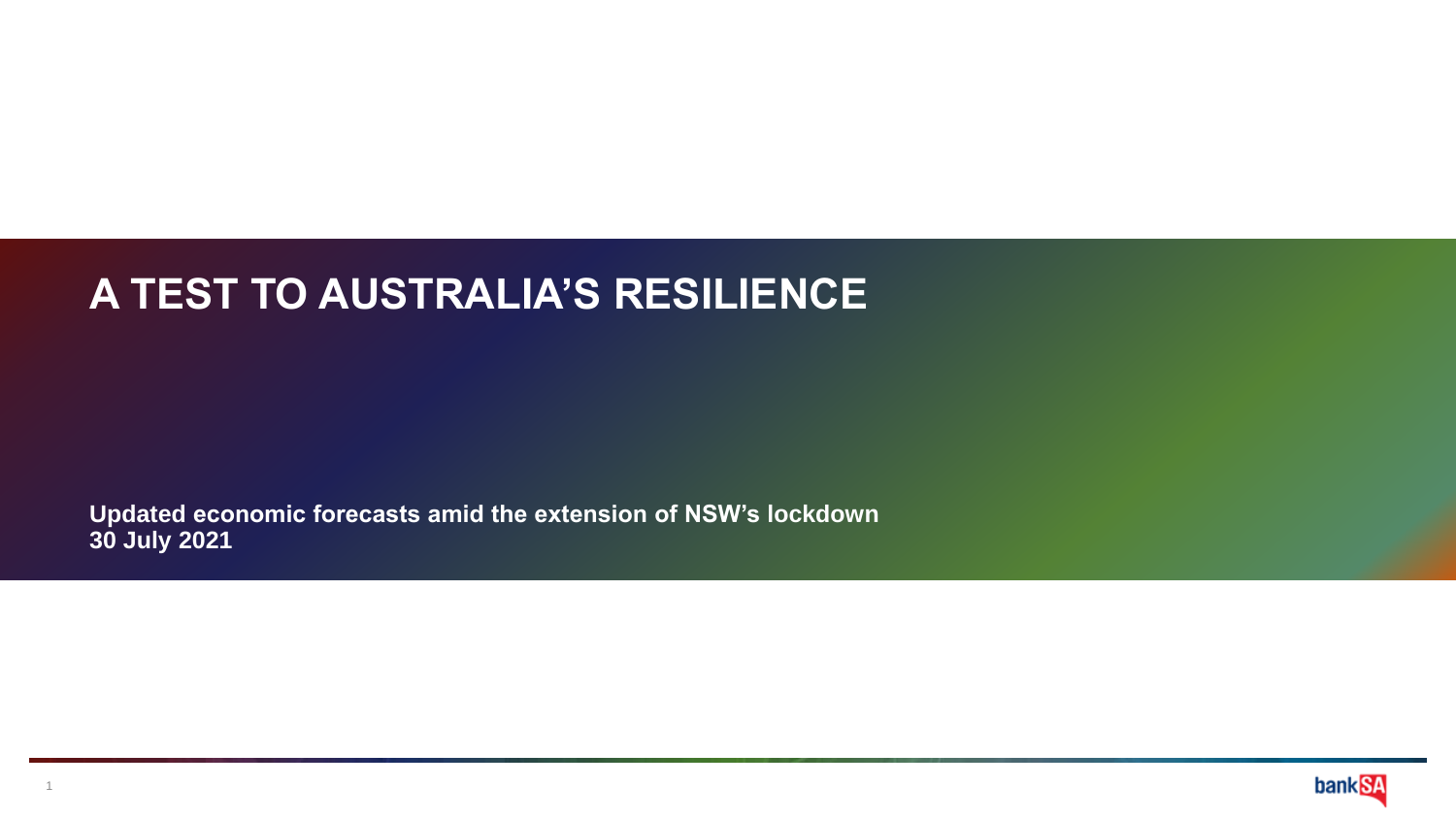# **CONTENTS**

|           |                                                    | <b>Pages</b> |
|-----------|----------------------------------------------------|--------------|
| $\bullet$ | <b>Overview and Key Points</b>                     | 3            |
| $\bullet$ | <b>COVID-19 Infections in NSW</b>                  | $4 - 5$      |
| $\bullet$ | <b>Vaccine Rollout</b>                             | 6            |
| $\bullet$ | NSW Economy – Hits a Pothole                       | 7            |
| $\bullet$ | <b>NSW Construction Sector</b>                     | 8            |
| $\bullet$ | <b>National Economic Outlook and GDP Forecasts</b> | 9            |
| $\bullet$ | <b>Business Support Measures</b>                   | 10           |
| $\bullet$ | <b>Labour Market Outlook</b>                       | 11           |
| $\bullet$ | <b>Reserve Bank Policy Outlook</b>                 | $12 - 13$    |
| $\bullet$ | <b>Contacts Page</b>                               | 14           |
|           | <b>Disclaimer</b>                                  | 15           |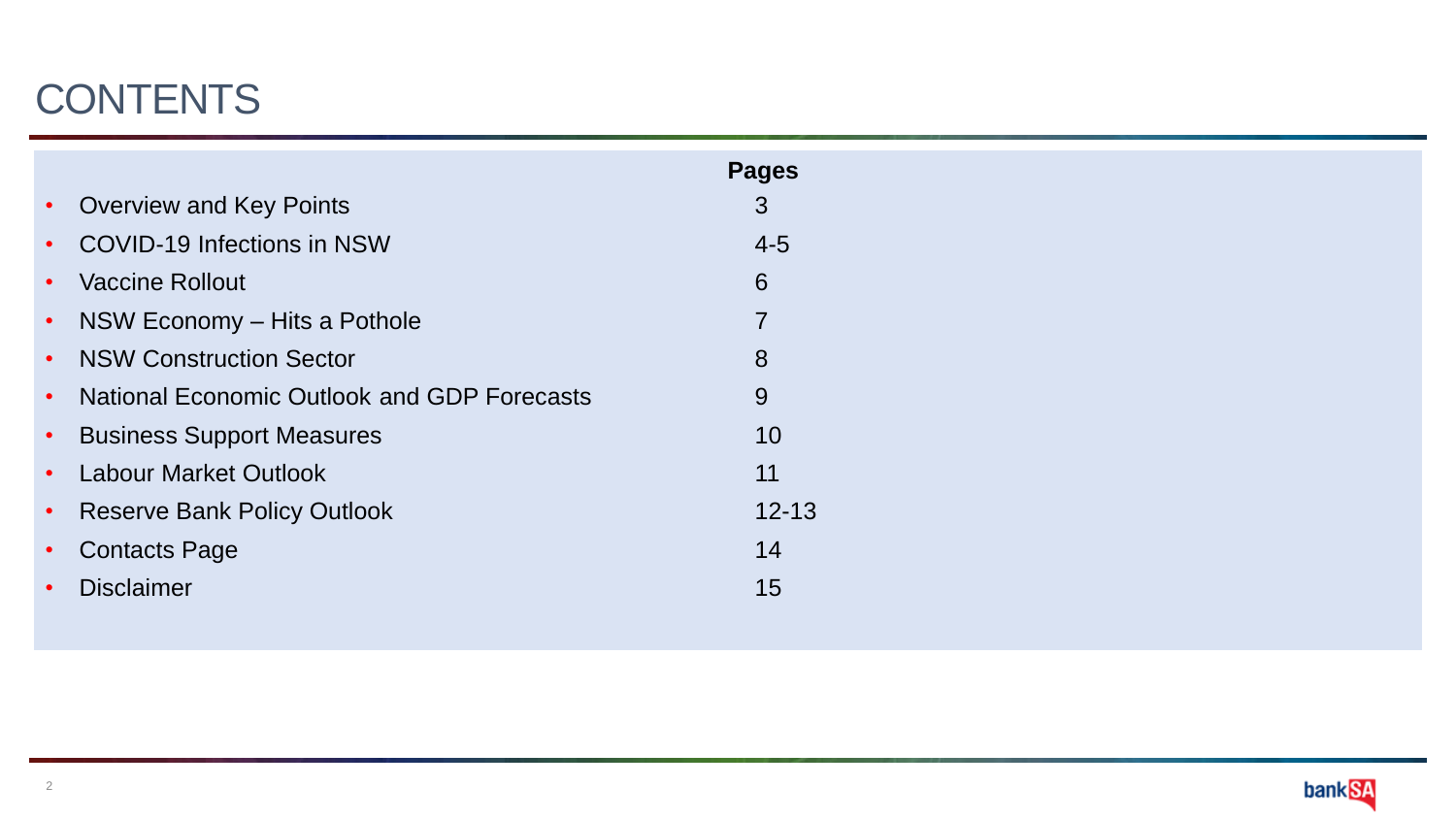# KEY POINTS

- The Australian economy has had a remarkable recovery from the downturn last year. Indeed, the Australian economy showed incredible resilience; GDP contracted just 1% last year when forecasts early in the crisis from policymakers were for a contraction of 7-8%.
- The Australian economy has picked up momentum since the second half of last year, led by solid consumer spending and more recently by a recovery in business spending. But the Australian economy's resilience is being tested by the latest virus outbreak. Large parts of the NSW economy have been locked down for 5 weeks and another 4 weeks of lockdown is now sealed.
- So far, there are no convincing signs of a peak in the number of daily infections and drawing on comparisons with Victoria's second lockdown last year, we estimate the lockdown will last to at least the end of September.
- NSW accounts for around 31% of output and around 32% of the population. We estimate the NSW economy will contract by nearly 8% in Q3, before rebounding by almost 6% in Q4. Feeding into our forecasts is that a large share of workers in the 8 LGAs with tighter restrictions are construction workers, meaning a sharp drop in construction activity is likely.
- Our forecasts for the national economy are also revised. We now expect the national economy to grow by 3.2% in 2021, which is down from nearly 5% growth expected before the outbreak. It reflects a national contraction of 2.2% for the current quarter.
- We expect the contraction in the national economy to be short lived and confined to one quarter with a recovery of 3% pencilled in for Q4.
- However, these forecasts rely on NSW emerging from the lockdown at the end of September and other states and territories avoiding further lengthy lockdowns.
- The revision to the growth forecasts means our expectations for the jobs market have also shifted because the two are intricately linked. We now expect the unemployment rate to be at 4.8% at the end of 2021 and at 4.0% by the end of 2022. Job losses are likely over August and September.
- As flagged previously, we expect the RBA will respond by next week announcing it will delay the start date for the tapering of its bond-buying program. There is also a possibility that the RBA will actually lift the volume of its weekly bond purchases to support economic activity whilst NSW continues to grapple with the outbreak.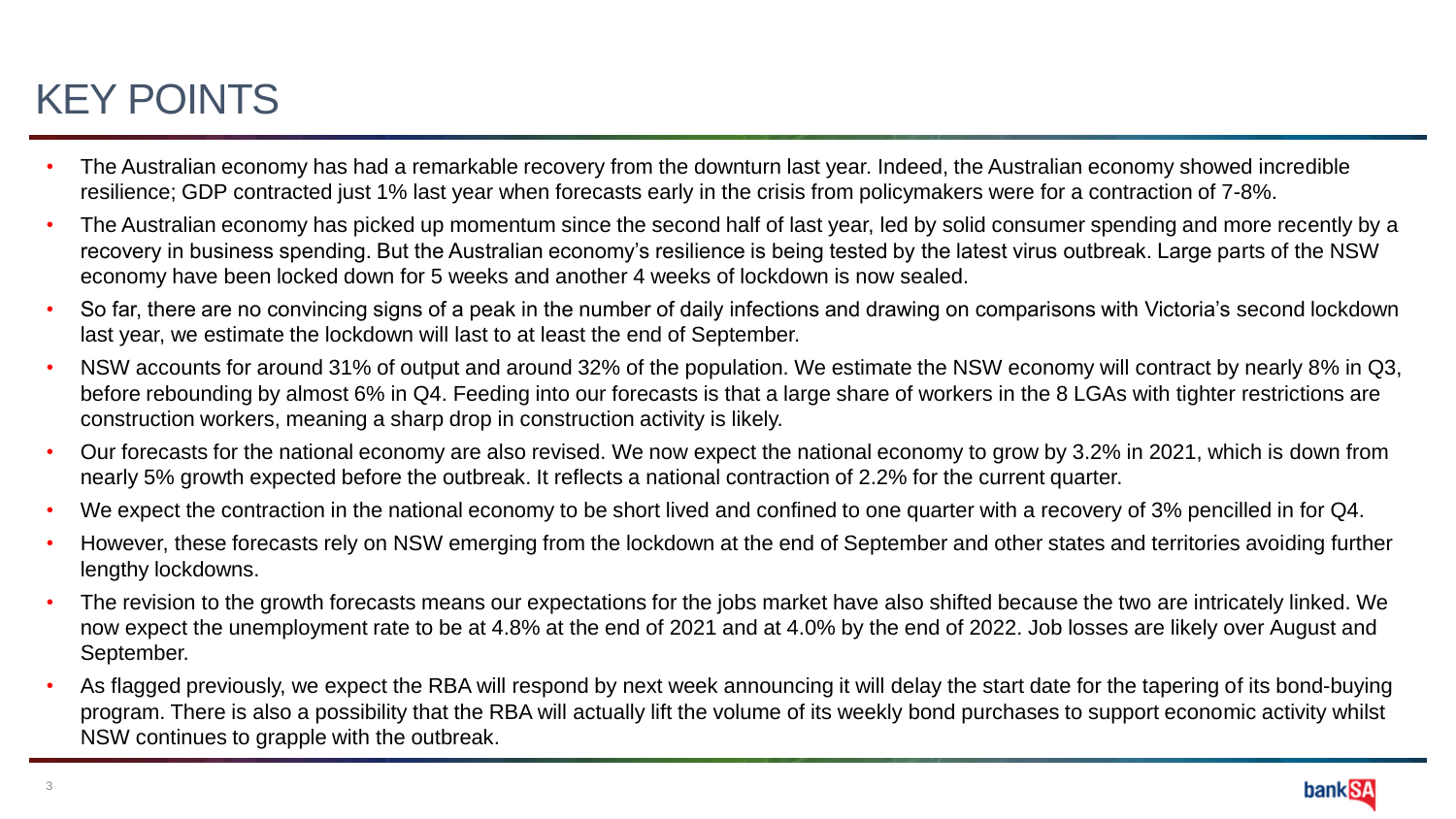

- **NSW COVID Outbreak (locally acquired cases, daily)**
- The number of daily infections in NSW in the local community today was 170, taking the total number of infections in this outbreak to 2,980.
- The highest number of daily infections so far in this outbreak was yesterday at 239.
- The 7-day moving average, which smooths out the day-today volatility, is still rising.
- It means that it is too early to determine if the outbreak has peaked in NSW.

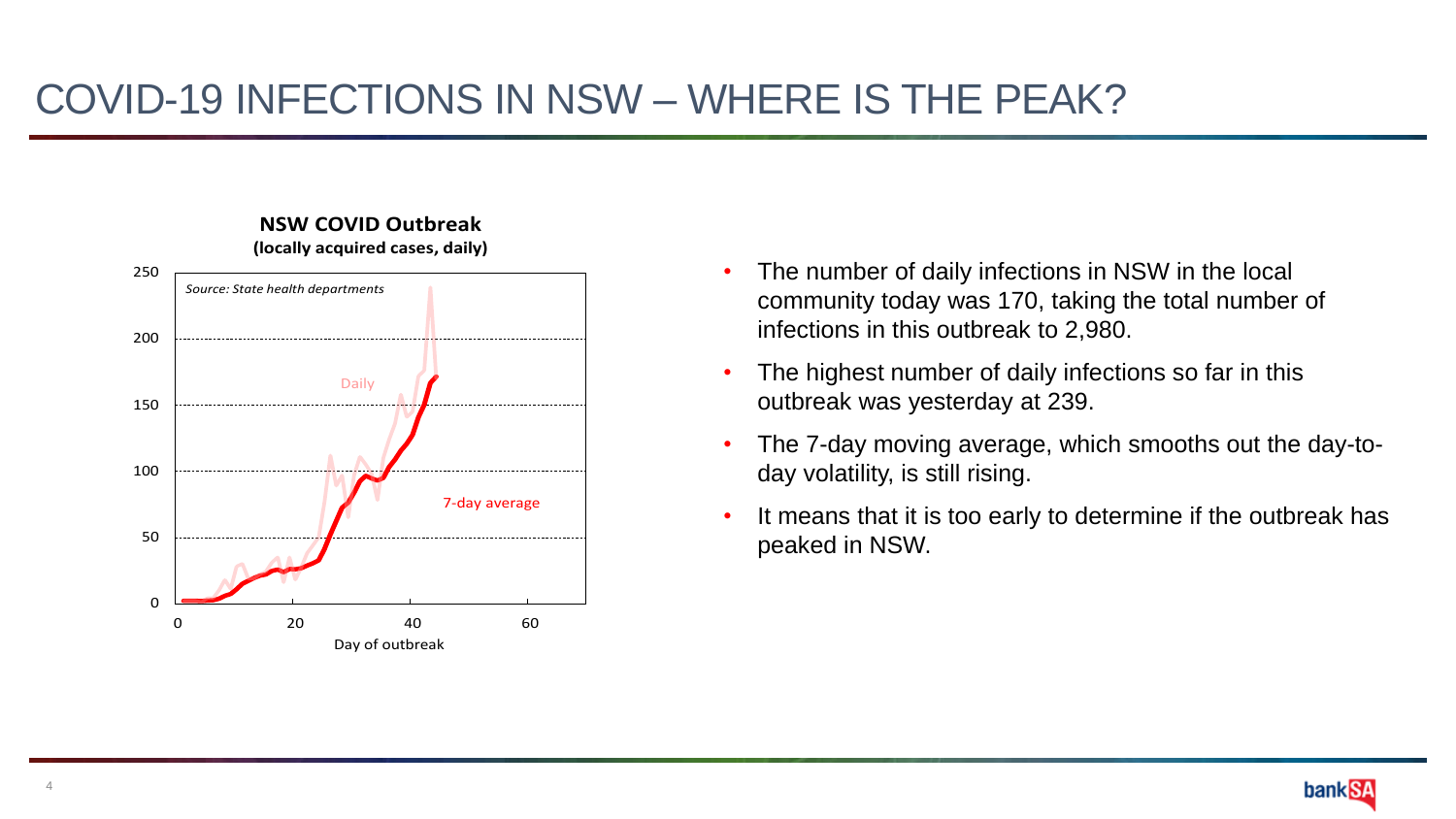

- The lockdown in Victoria last year started on 7 July and ended on 26 October, lasting a total of 111 days.
- When Victoria emerged from the lockdown, there were tight trailing restrictions.
- The VIC lockdown last year and this year's NSW lockdown have some similarities. They also have differences, including around curfews and variants of the virus (alpha vs delta).
- However, some comparisons between the two lockdowns might still be worthwhile to consider.
- Victoria's peak daily infections occurred on 5 August at 725 (since revised to 700) and it took 82 days or nearly 12 weeks from that peak for the lockdown to finish. It took about 8 weeks to get daily infections down to the low digits.
- If we apply similar methodology, it could take at least until the end of September for NSW to exit the lockdown assuming we peak over the next week.

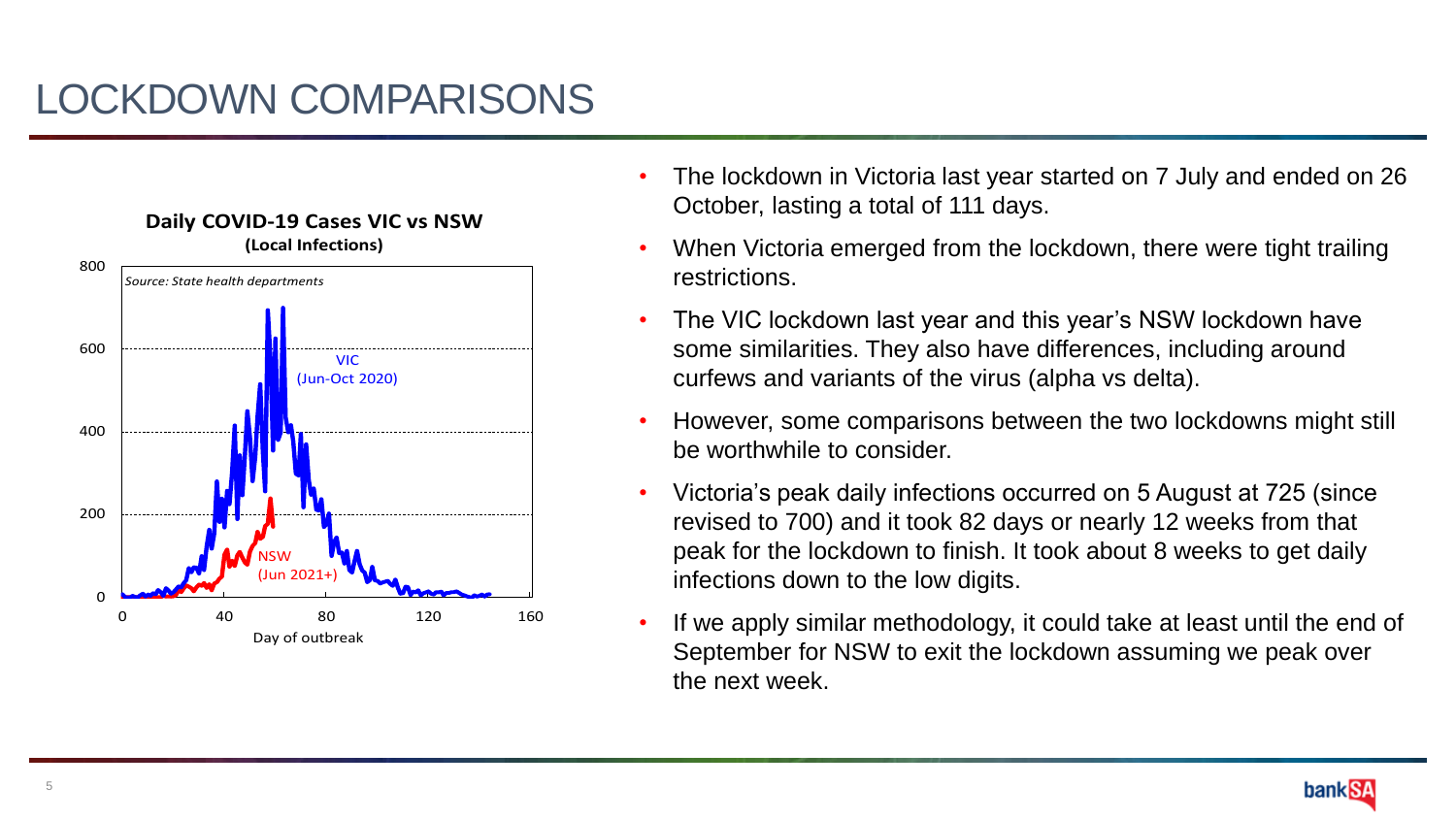# VACCINE ROLLOUT TO IMPROVE AFTER A SNAIL-SLOW START



- The lockdowns demonstrate the importance of the vaccine rollout and ensuring a sufficient proportion of the population is vaccinated.
- As at 28 July, almost 32% of the population had received at least one jab and 14% of the population was fully vaccinated.
- The vaccine rollout has been slow in Australia, constrained by supply constraints with Pfizer and a reluctance to take up AstraZeneca. Supply of Pfizer is expected to improve in the coming months.
- We estimate that it would take until late this year at the earliest to have a high share of the population vaccinated.
- Importantly, as the rollout continues, there should be some benefits, including at least limiting hospitalisations, especially as we move into September and beyond.

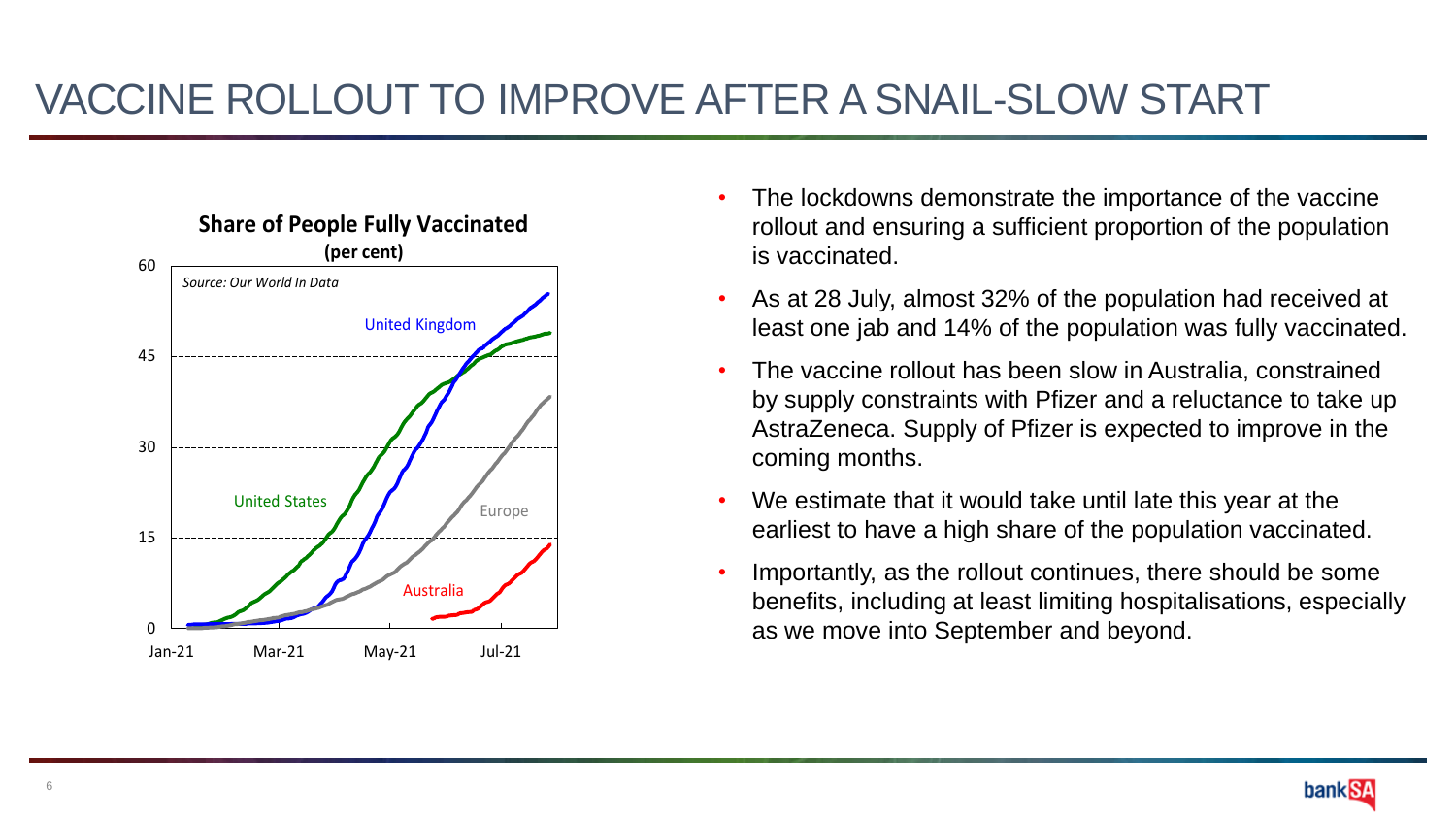

- Ahead of this outbreak, the Australian economy was humming along nicely. So much so that we anticipated GDP growth this year of nearly 5% in 2021. To put that number into perspective, the long-run average (the sweet spot) is 2.6%.
- The NSW lockdown and, to a lesser extent, the snap lockdown in Victoria means that this economic expansion has hit a pothole. The recent one week lockdown in South Australia will have limited implications for national economic activity.
- NSW accounts for around 31% of the national economy in terms of output and around 32% in terms of the population. The lockdown in NSW also means interstate supply chains, demand and labour mobility are impacted.
- We estimate the NSW economy will contract by 7.8% in this current September quarter and rebound by nearly 6% in the December quarter.
- History has shown the economy tends to recover quickly as restrictions lift. Pent-up demand, savings and policy responses support the recovery.
- We are expecting only a minor contraction in Victorian economic activity in the September quarter and growth to continue in South Australia.

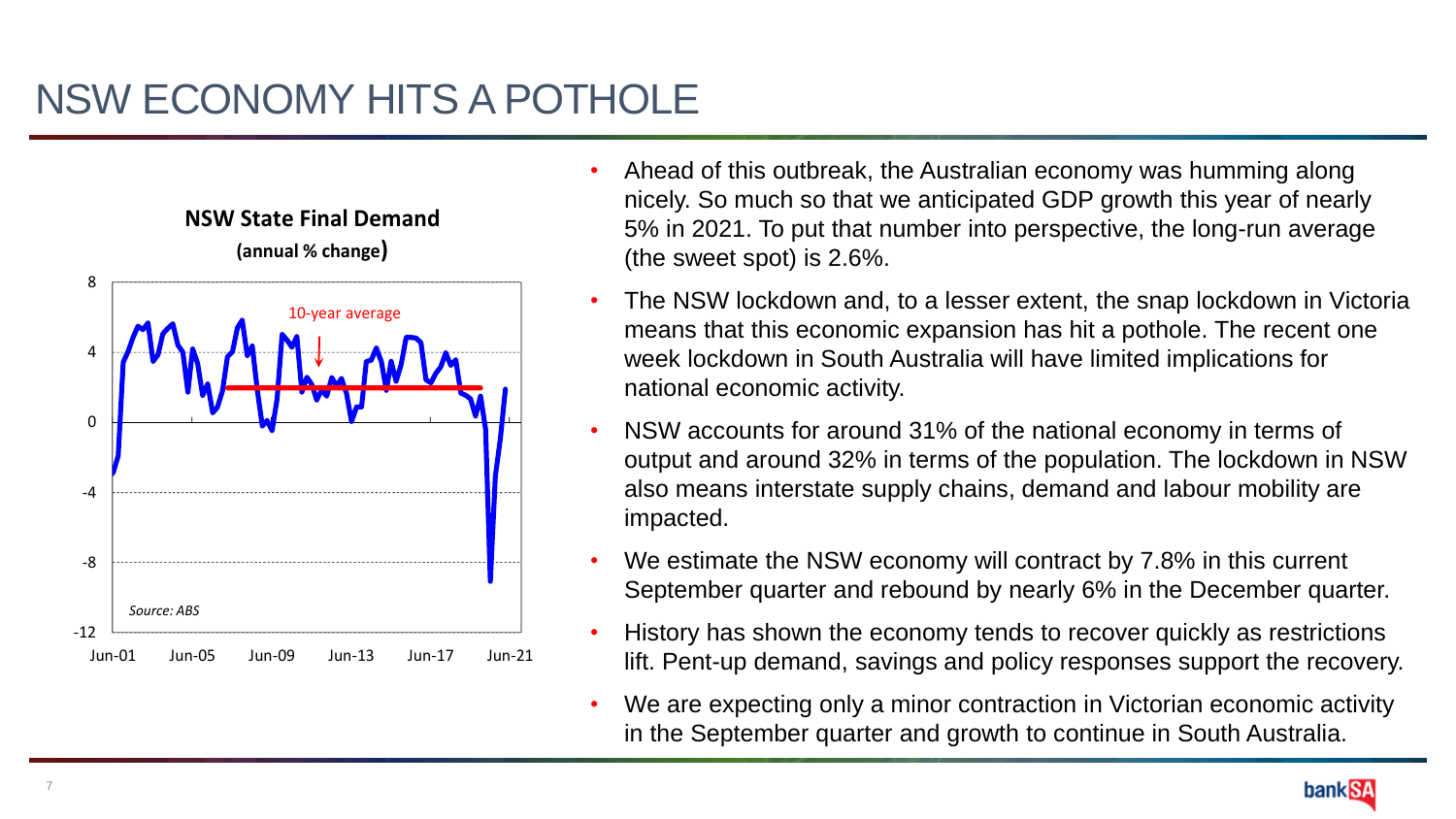

#### **NSW - % Share of Production**

- The reduction in NSW economic activity will be driven by a drop in consumer spending, despite online spending rising among households.
- It will also be driven by a pause on business investment.
- And it will be primarily be driven by a very sharp fall in construction activity in NSW – both in terms of work done and hours worked.
- There are 8 LGAs in Sydney that cannot leave their home to work in the construction industry. These LGAs cover a large share of people that work in the construction industry.
- We assume that in terms of hours worked, there is at least a 40% drop in construction work. It includes the drop in hours due to the COVID-19 safe plans that require distancing on construction sites.
- Construction makes up more than 8% of employment and 7.2% of output in NSW. It has very important direct and indirect linkages in the economy.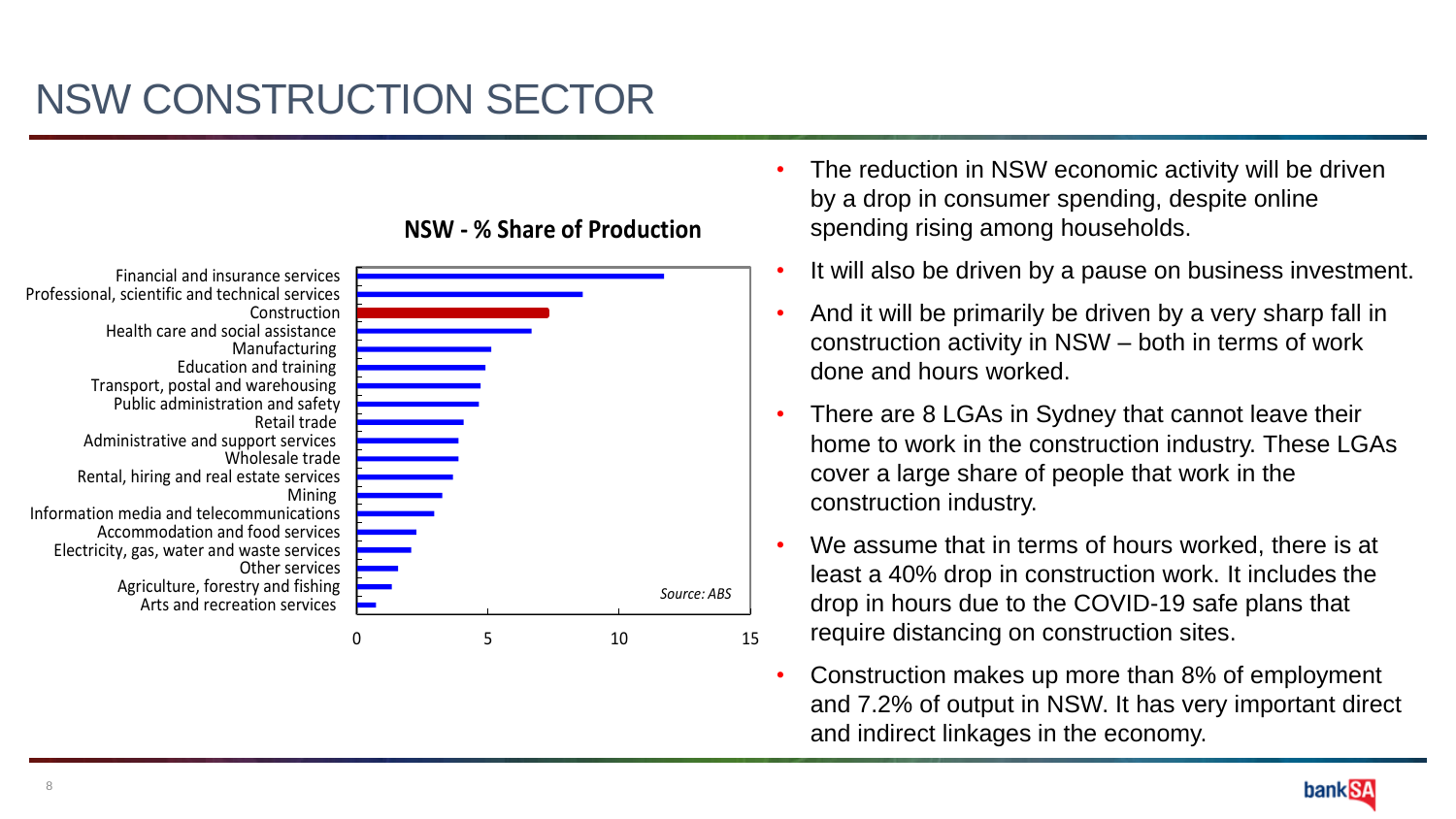

- We have revised our forecasts lower for national GDP. We expect GDP to contract by 2.2% in the September quarter. This is revised down from a fall of 0.7% ahead of the 4-week extension to the NSW lockdown and compares to quarterly growth of almost 1% before the outbreak.
- We are anticipating this contraction in economic activity will be short lived – that is, it won't extend to the December quarter to mark a "technical" recession.
- We anticipate a rebound in economic growth of 3% in the December quarter.
- There remains a lot of uncertainty. These forecasts critically rest on NSW coming out of lockdown by the end of September and the outbreak not spilling over to other states and territories in a material way. If these assumptions are not correct, then the forecasts will change.
- Annual growth of GDP for 2021 comes down to 3.2%, from nearly 5% before the outbreak, but remains solid and above the long-run average. We have revised up our GDP 2022 forecast to 4.2%.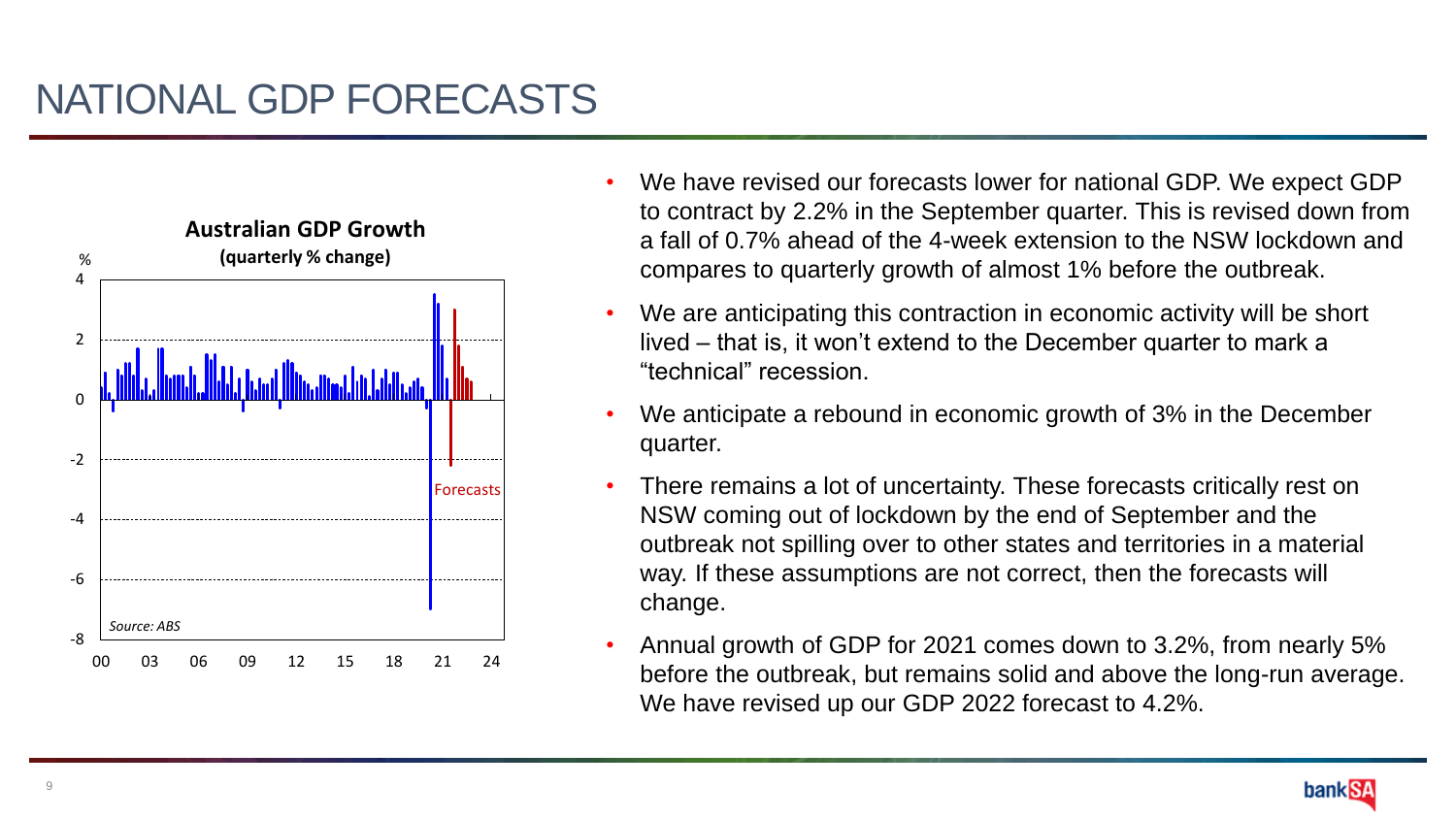

- The Federal and state government support measures announced for households and businesses in particular will help negate some of the severity of the downturn in economic activity as a result of this outbreak and current lockdown.
- The support measures have focussed on boosting the cash flow of businesses and households, and keeping workers in jobs.
- They have included COVID-19 lockdown-related grants and JobSaver. There is also specific support for industries harder hit by the lockdown.
- For a full pack of the support measures and their details, please contact us.
- These support measures will also help limit the decline in business confidence about the outlook. Business confidence measures are published with a lag. The June data revealed business confidence had pulled back from a record high. Anecdotes suggest another fall is likely in July.

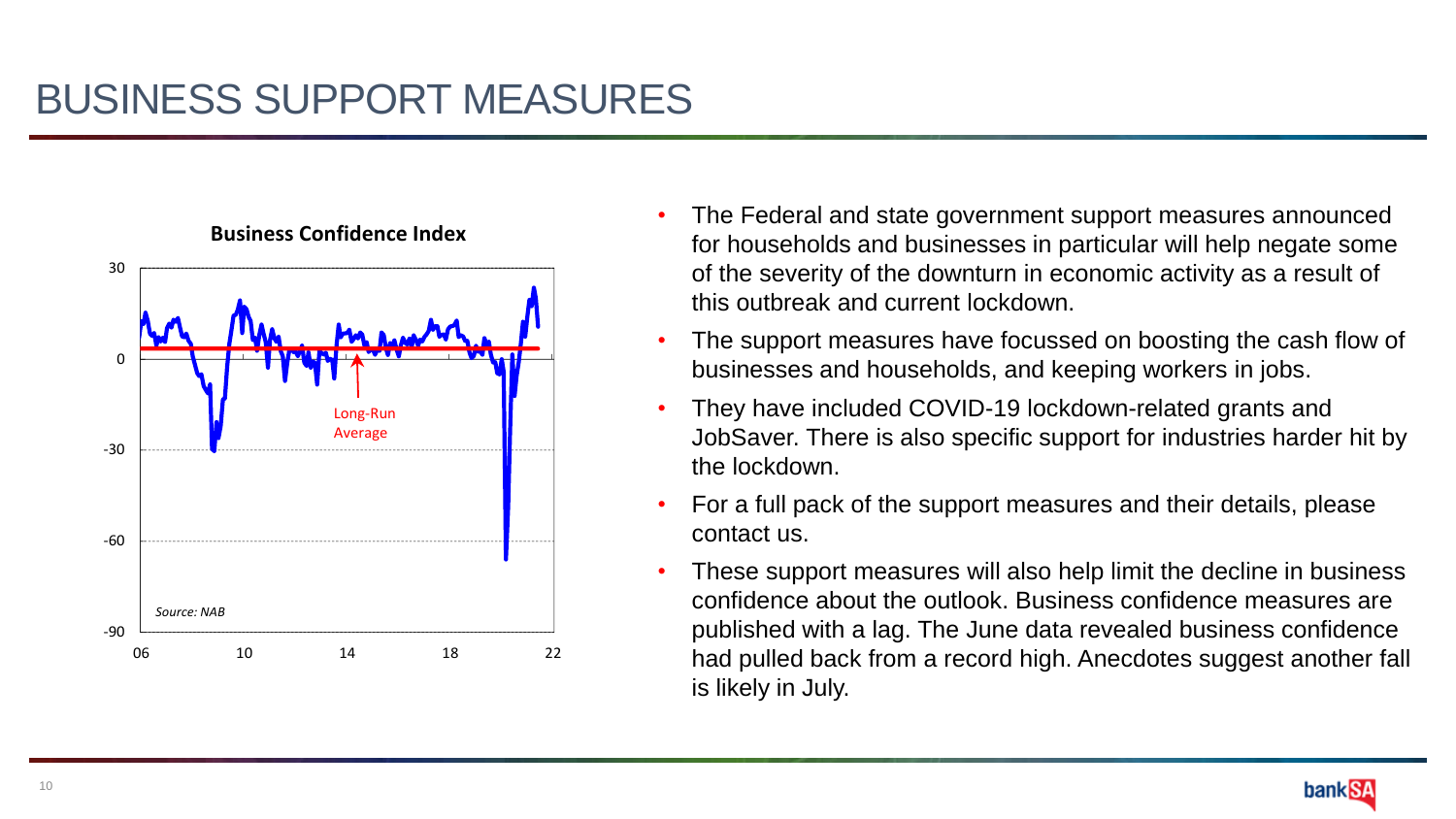### LABOUR MARKET OUTLOOK – UNEMPLOYMENT TO HIT 4% END '22



- The changes to economic activity due to the lockdowns and outbreak also change our forecasts for the unemployment rate, as the two are intrinsically linked.
- The labour market was tightening and jobs growth had a lot of momentum leading into the outbreak. Indeed, the unemployment rate had dropped to 4.9% nationally and 5% in NSW in June.
- According to the RBA, the rate of unemployment consistent with full employment is in the low 4s. The unemployment rate has fallen significantly since hitting a pandemic high of 7.4% in July 2020. The fall has been much faster than policymakers anticipated.
- With the revision to our growth forecasts, we now expect the unemployment rate to end this year at 4.8% (previously 4.4%) and for the unemployment rate to end 2022 at 4% (previously 3.8%).
- These forecasts embody job losses over August and September, before a gradual recovery over the remainder of the year.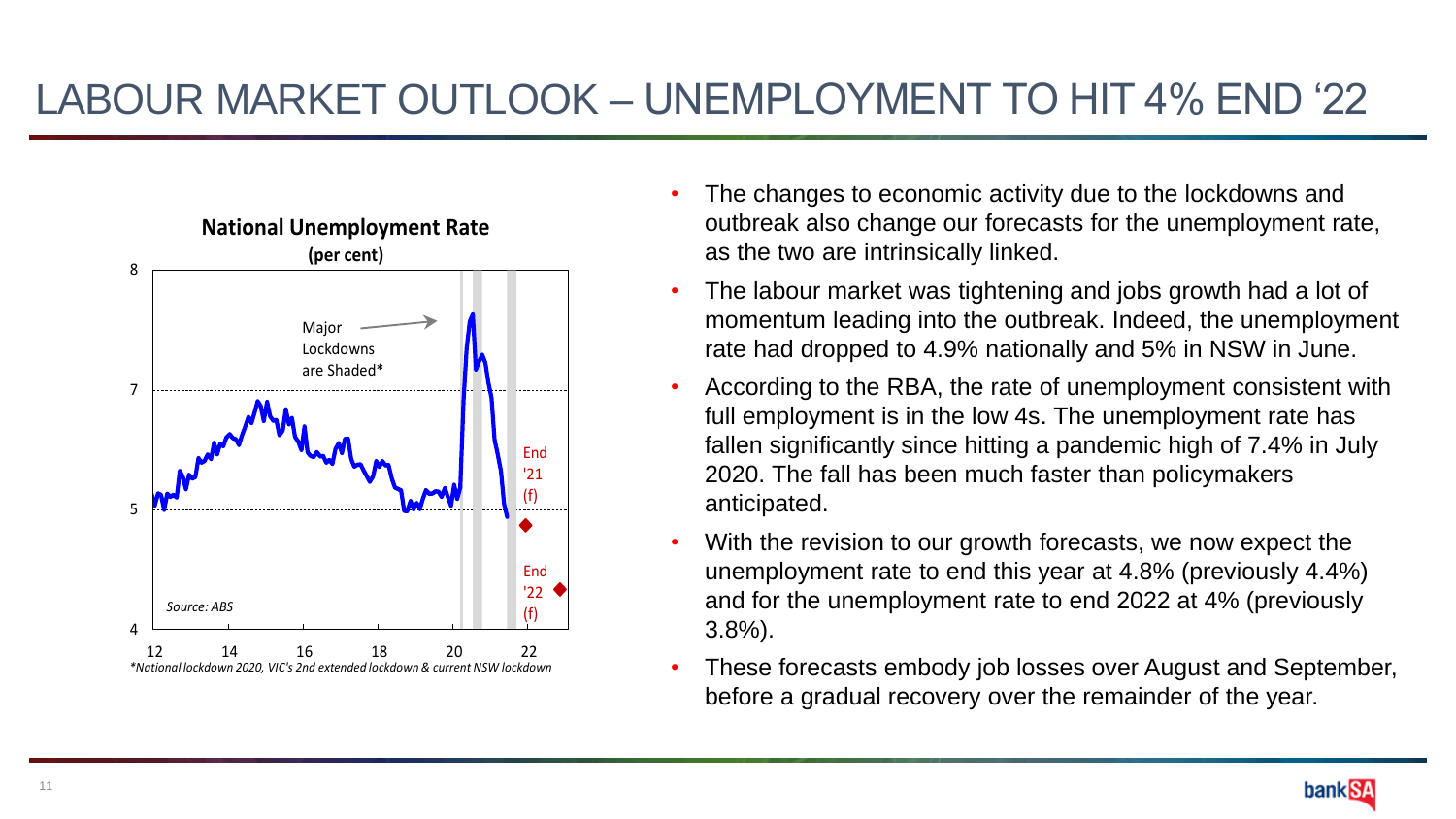

- The RBA cash rate is at a record low of 0.10%. We expect it to remain there until the first half of 2023.
- The RBA has been at pains to suggest it does not expect the cash rate to rise before 2024 because it does not expect conditions in the economy to be such that a rise can occur.
- We disagree and think that a rate hike before 2024 remains on the cards. Previous lockdowns have illustrated that the economy snaps back quickly.
- Financial markets are also sceptical. Cash rate futures suggest there is a 60% probability of a 25 basis point rate hike priced in for December 2020. A 15 basis point rate hike is fully priced; we think the RBA may start its rate-hike cycle with 15 basis points, taking the cash rate from 0.10% to 0.25%.
- The stimulus packages last year were far greater and critical to helping the rebound, but this time there has been a lot of momentum in the economy leading into the outbreak.

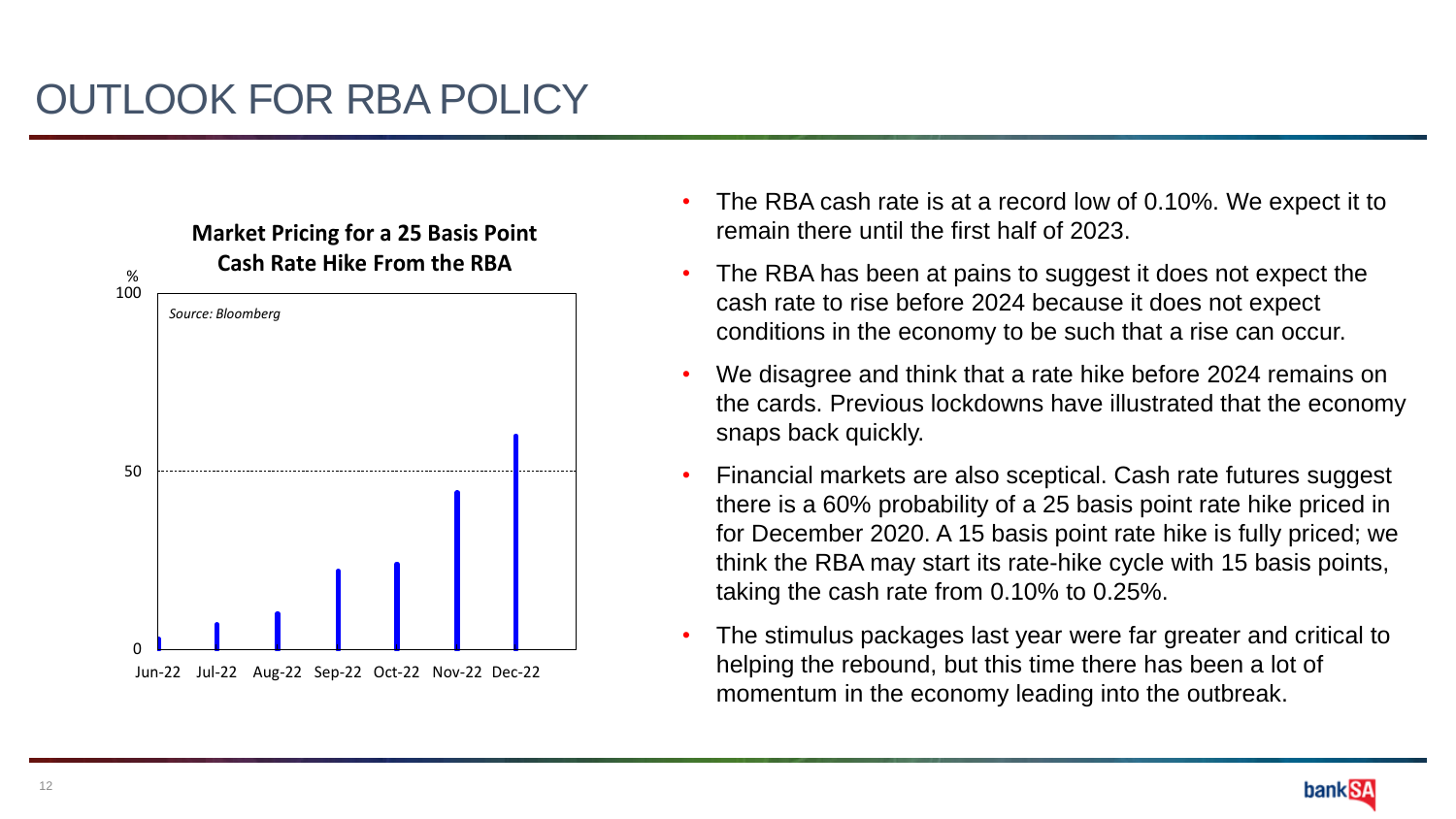### TAPERING OF QUANTITATIVE EASING LIKELY TO BE DELAYED



- The RBA Board earlier this month said that it would start tapering its bond-buying program (i.e. quantitative easing program) in September, by reducing the volume of bonds purchased from \$5 billion per week to \$4 billion per week. It is unlikely tapering will begin in September, given the backdrop with infections and disruptions to economic activity.
- The RBA meets next week and as we have flagged previously, we anticipate they will announce that tapering will be delayed.
- The possibility of a lift in bond purchases is also on the cards.
- The delay in tapering will help keep longer term lending rates lower than otherwise would be the case, by influencing bond and swap rates.
- Short term lending rates will also be kept low by a cash rate at 0.10% until 2023 and the yield-curve control program, which involves the RBA buying bonds of 3-year maturities to keep the 3-year government bond yield at around 0.10%.

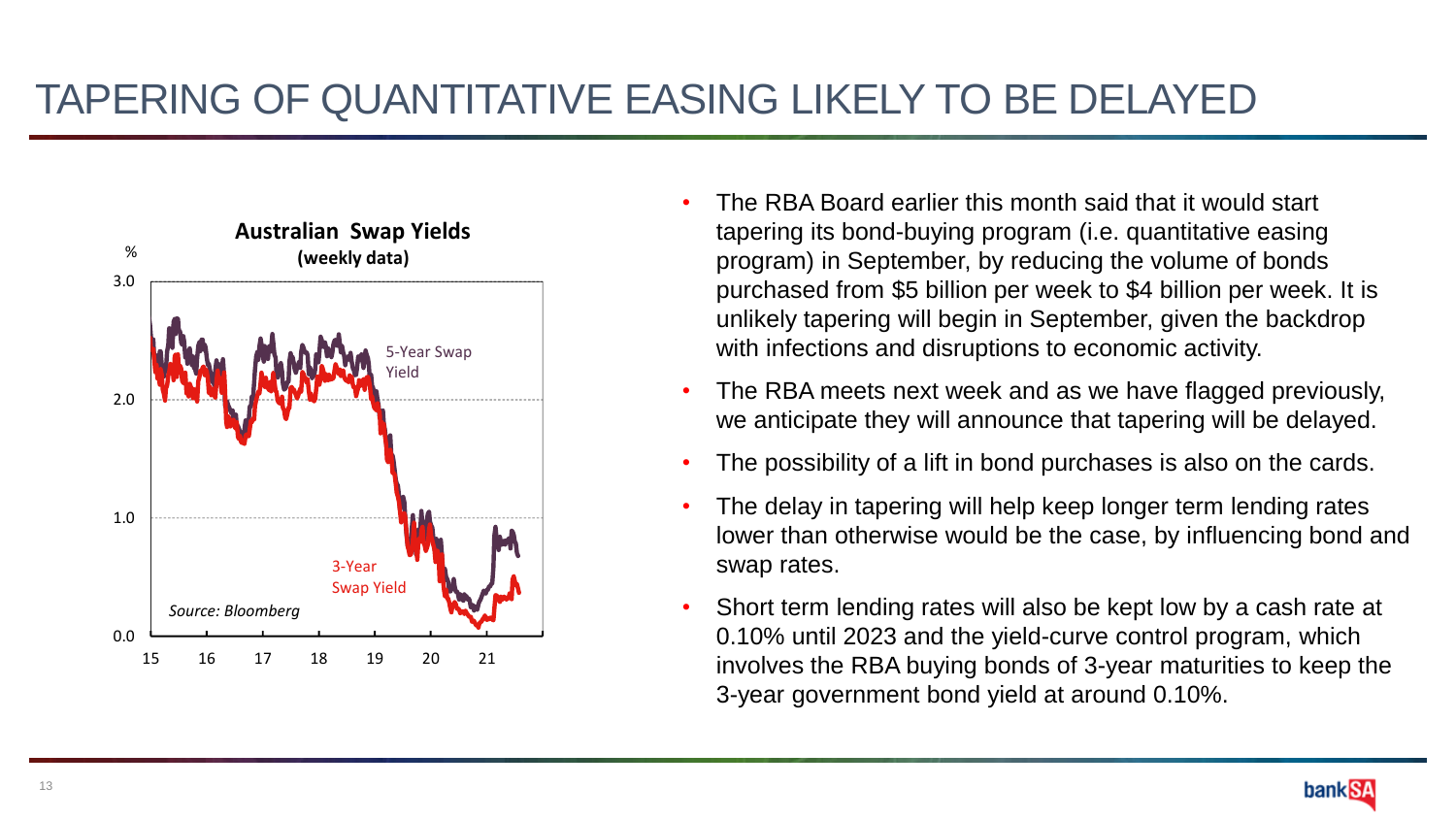| <b>Chief Economist</b> | <b>Senior Economist</b>    | <b>Economist</b>            |
|------------------------|----------------------------|-----------------------------|
| Besa Deda              | Jarek Kowcza               | <b>Matthew Bunny</b>        |
| dedab@banksa.com.au    | jarek.kowcza@banksa.com.au | matthew.bunny@banksa.com.au |
| $(02)$ 8254 3251       | 0481 476 436               | $(02)$ 8254 0023            |